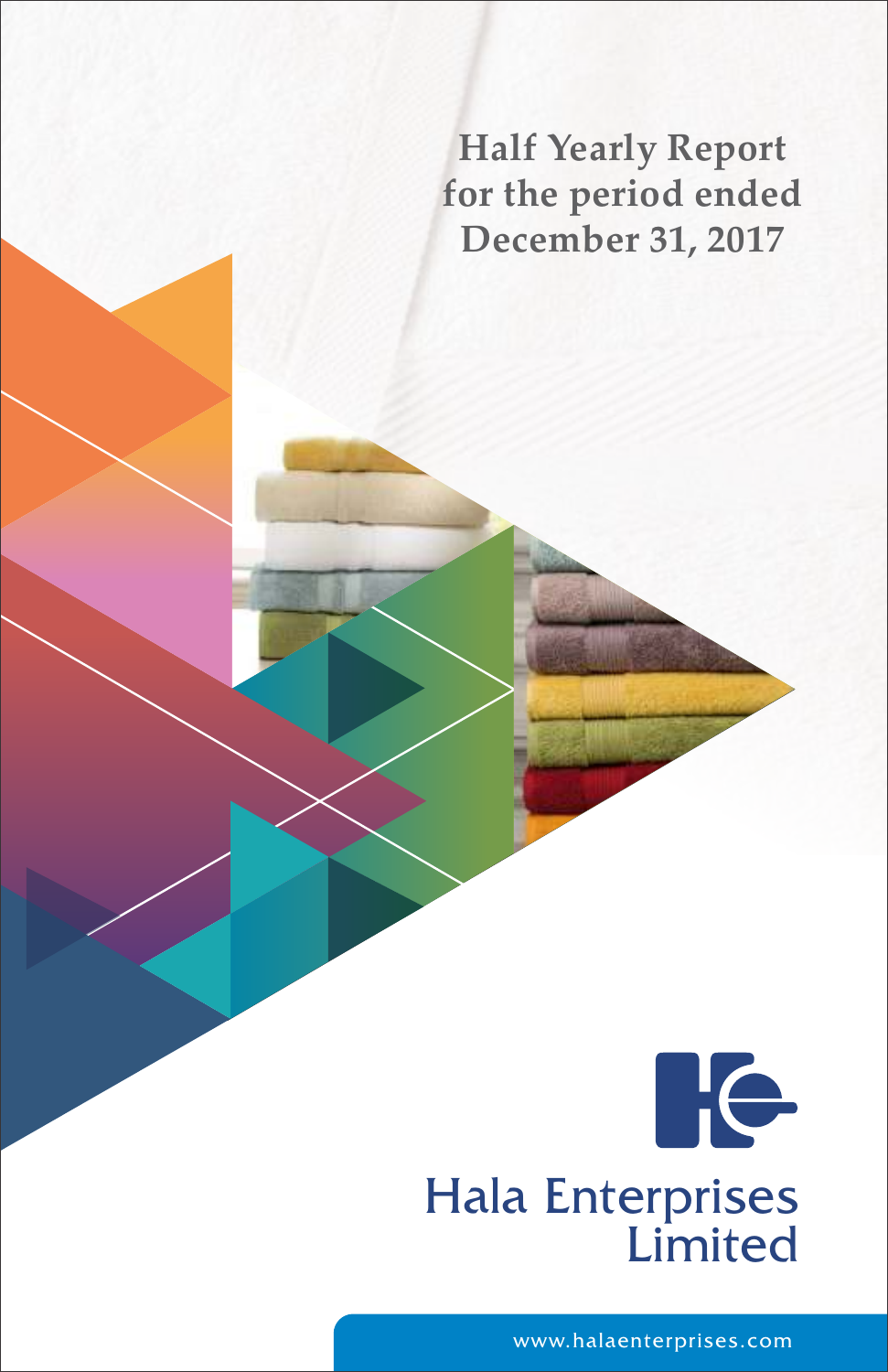

# **CONTENTS**

| Company Information                                 | 1       |
|-----------------------------------------------------|---------|
| Director's Report                                   | 2       |
| Auditor Review Report to Members On Review Of       | 3       |
| Condensed Interim Balance Sheet                     | $4 - 5$ |
| Condensed Interim Profit & Loss Account             | 6       |
| Condensed Interim Statement of Comprehensive Income | 7       |
| Condensed Interim Cash Flow Statement               | 8       |
| Condensed Interim Statement of Changes in Equity    | 9       |
| Notes of the Condensed Interim Financial Statement  | $10-13$ |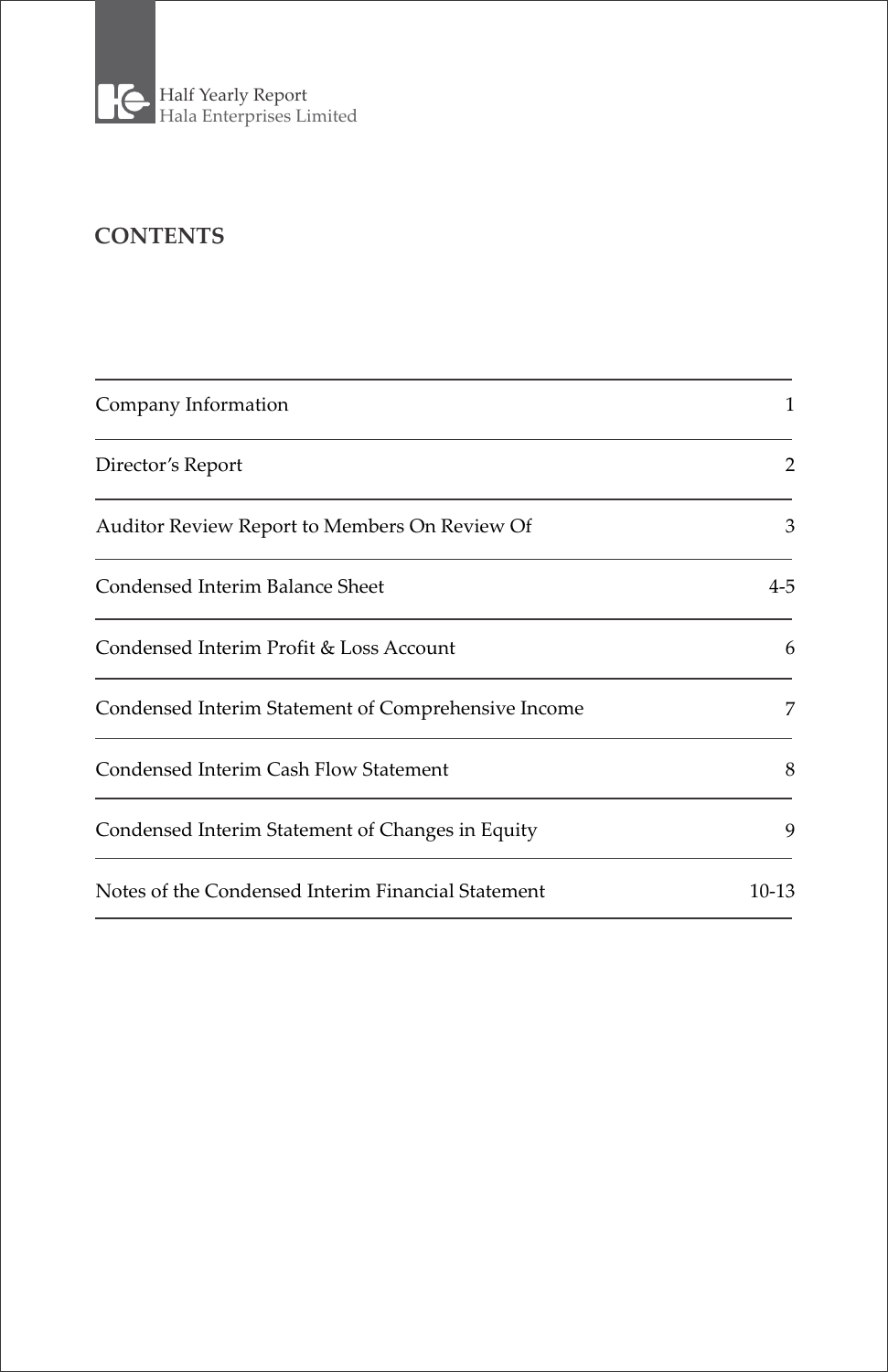

# **COMPANY INFORMATION**

| <b>BOARD OF DIRECTORS</b>                             | Mr. Tahir Jahangir<br>Chairman/Non Executive Director<br>Mr. Jillani Jahangir<br>Chief Executive Officer<br>Miss Munizae Jahangir<br>Non-Executive Director<br>Mrs. Sulema Jahangir<br>Non-Executive Director<br>Mr. Rashid Ahmad Khan<br>Independent Director<br>Non-Executive Director<br>Mrs. Myra Husain Qureshi<br>Mr. Abdul Munaf<br><b>Executive Director</b> |
|-------------------------------------------------------|----------------------------------------------------------------------------------------------------------------------------------------------------------------------------------------------------------------------------------------------------------------------------------------------------------------------------------------------------------------------|
| <b>AUDIT COMMITTEE</b>                                | Mr. Rashid Ahmad Khan<br>Chairman/Member<br>Miss Munizae Jahangir<br>Member<br>Mrs. Sulema Jahangir<br>Member                                                                                                                                                                                                                                                        |
| <b>HUMAN RESOURCE &amp;</b><br>REMUNERATION COMMITTEE | Mr. Rashid Ahmad Khan<br>Chairman/Member<br>Mr. Jillani Jahangir<br>Member<br>Miss Munizae Jahangir<br>Member<br>Mrs. Myra Husain Qureshi<br>Member<br>Mr. Abdul Munaf<br>Member                                                                                                                                                                                     |
| <b>CHIEF FINANCIAL OFFICER</b>                        | Mr. Abdul Munaf                                                                                                                                                                                                                                                                                                                                                      |
| <b>COMPANY SECRETARY</b>                              | Muhammad Mushtaq Saeed Iqbal                                                                                                                                                                                                                                                                                                                                         |
| <b>AUDITORS</b>                                       | M/s. Tariq Abdul Ghani Maqbool & Co.<br><b>Chartered Accountants</b>                                                                                                                                                                                                                                                                                                 |
| <b>LEGAL ADVISORS</b>                                 | A.G.H.S Law Associates                                                                                                                                                                                                                                                                                                                                               |
| <b>BANKERS</b>                                        | Faysal Bank Limited<br>NIB Bank Limited<br>Askari Bank Limited<br><b>J.S Bank Limited</b>                                                                                                                                                                                                                                                                            |
| REGISTERED OFFICE/WORKS                               | Factory Premises, 17.5 KM Sheikhupura Road,<br>Lahore Tel: 042-37970130, 37970230<br>Fax: 042-37970681<br>Email. hala@halaenterprieses.com<br>Website: www.halaenterprises.com                                                                                                                                                                                       |
| SHARE REGISTRAR OFFICE                                | M/s Corplink (Private) Limited<br>Wings Arcade, 1-K, Commercial Model Town, Lahore<br>Tel: 042-35916714, 35916719 Fax: 042-35869037<br>Email. corplink786@yahoo.com                                                                                                                                                                                                  |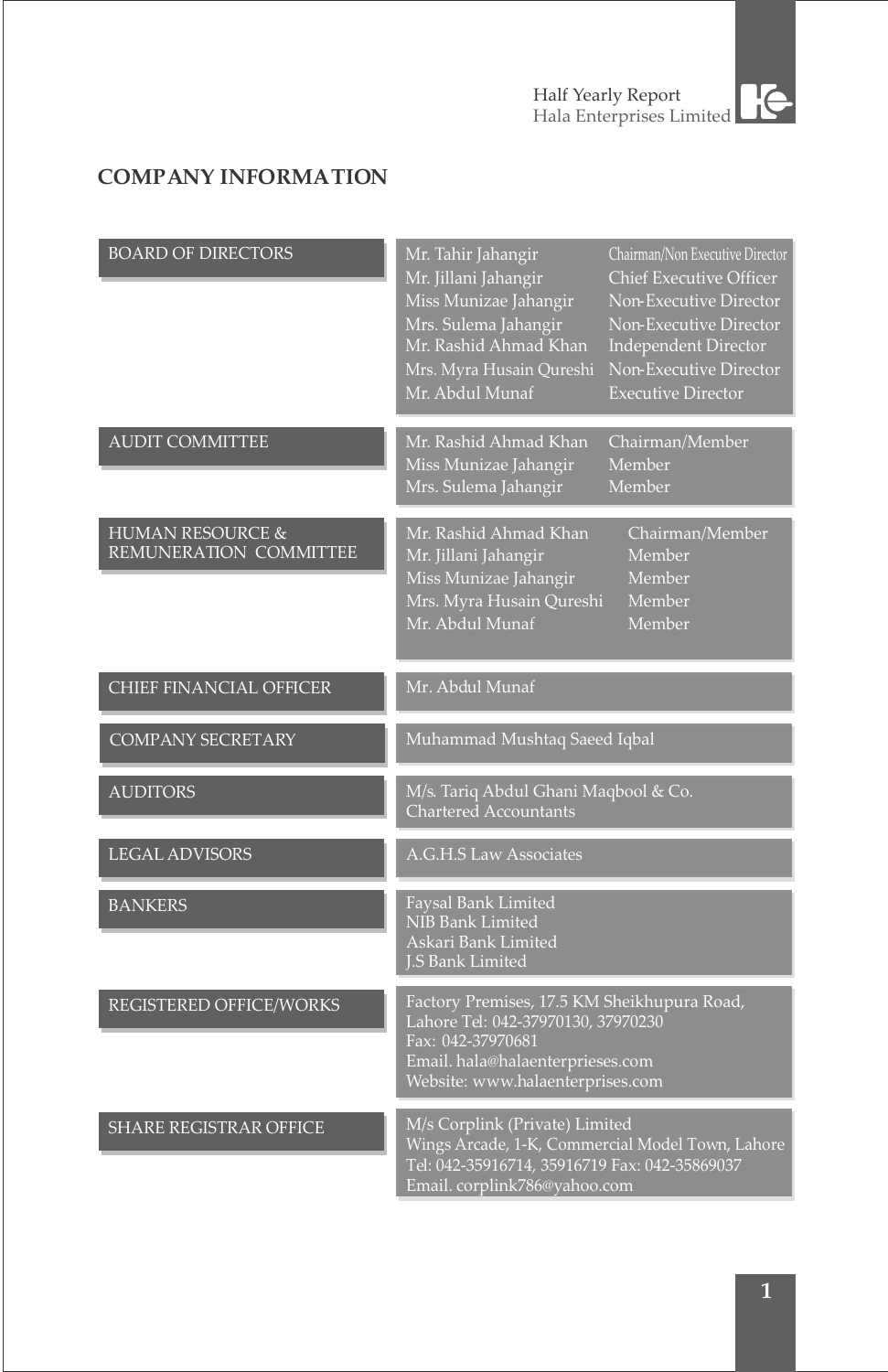

### **DIRECTORS' REPORT**

The Board of Directors of Hala Enterprises Limited hereby present the interim financial report of the company for the half year ended December 31,217, together with the interim financial information.

During the period under review, the company performed better . The revenue increased from Rs. 106 million to Rs.161 million. Gross profit increased from 17 million to 28 million and the company earned profit of Rs. 2. million against loss of Rs. 2 million corresponding period last year. The overall position of the company remained profitable as compared to the previous years . It seems that the spell of losses was finally broken which allowed the company to increase its turnover. We are hopeful that through the process of continued modernization and improvements, we shall be able to see a positive impact on profitability - while also being able to sustain a higher sales volume than the previous years. Further more Government of Pakistan has finalized the long awaited export incentive scheme for textile exporters under the name "Duty Drawback of Taxes Order 2017-18". The purpose of the scheme is to provide performance based incentives, in terms of duty drawbacks, to textile exporters for increasing exports of specific textile products.

We would like to take this opportunity to thank our customers, suppliers and bankers for their continued cooperation towards the progress of the company. We hope that this support continues in the future as well.

We would also like to thank our dedicated and talented team of executives, the Board, our staff and workers for the hard work put in towards the company's improvement in performance .

For & on behalf of the Board

Uun far

**(JILLANI JAHANGIR) Dated:** February 27, 2018 **CHIEF EXECUTIVE OFFICER**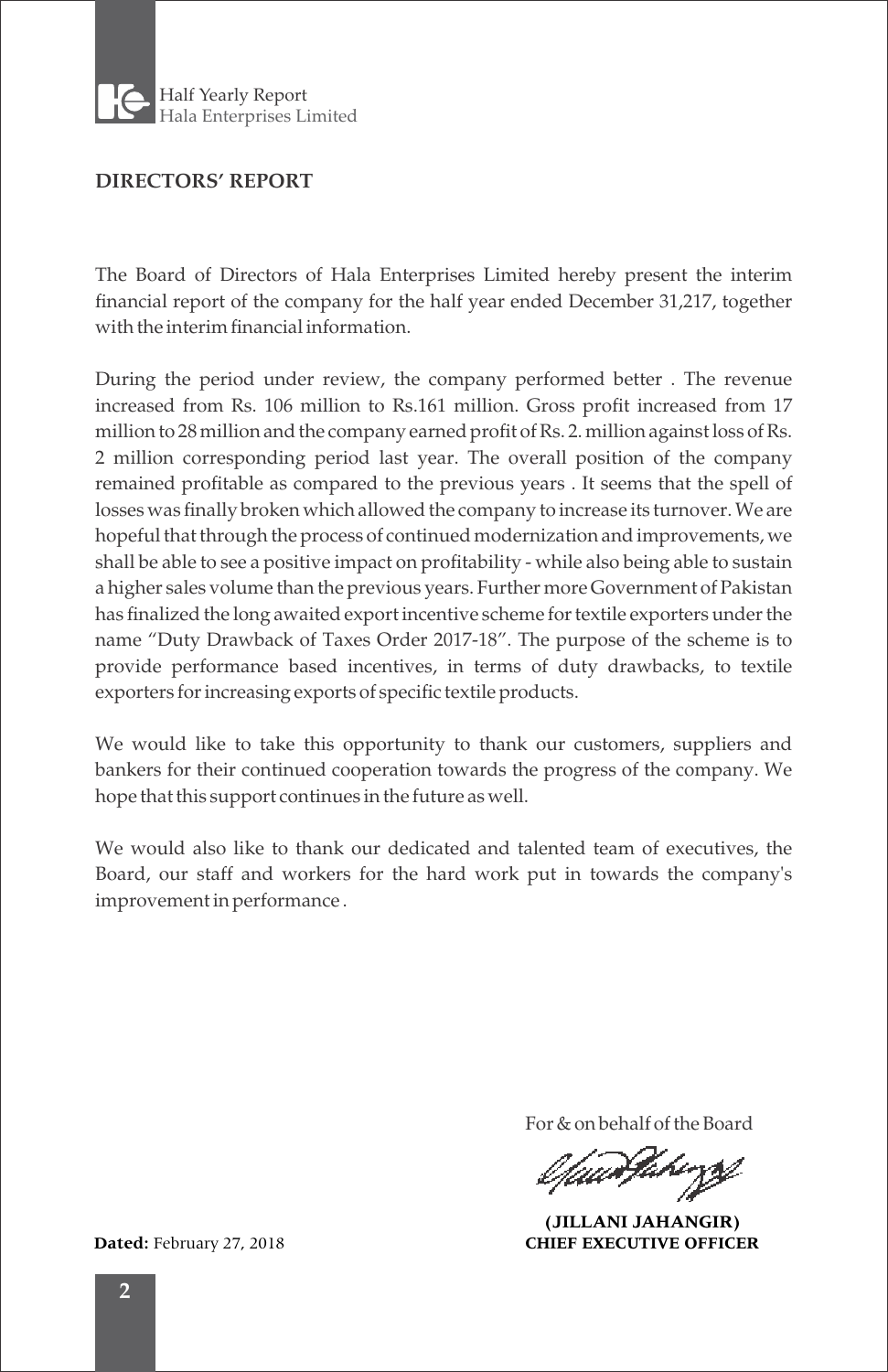# **AUDITOR REVIEW REPORT**

### **Introduction**

We have reviewed the accompanying condensed interim balance sheet of Hala Enterprises Limited (the ''Company") as at December 31, 2017 and the related condensed interim profit and loss account, condensed interim statement of comprehensive income, condensed interim cash flow statement and condensed interim statement of change in equity and notes to the condensed interim financial information for the six-month period then ended (here-in-after referred to as "interim financial information"). Management is responsible for the preparation and presentation of this interim financial information in accordance with the approved accounting standards as applicable in Pakistan for interim financial reporting. Our responsibility is to express a conclusion on this interim financial information based on our review. The figures included in the condensed interim profit and loss account for the quarters ended December 31, 2017 and December 31, 2016 have not been reviewed, as we are required to review only the cumulative figures for the six months period ended December 31, 2017.

### **Scope of Review**

We conducted our review in accordance with International Standard on Review Engagements 2410, "Review of Interim Financial Information Performed by the Independent Auditor of the Entity". A review of interim financial information consists of making inquiries, primarily of persons responsible for financial and accounting matters, and applying analytical and other review procedures. A review is substantially less in scope than an audit conducted in accordance with International Standards on Auditing and consequently does not enable us to obtain assurance that we would become aware of all significant matters that might be identified in an audit. Accordingly, we do not express an audit opinion.

### **Conclusion**

Based on our review, nothing has come to our attention that causes us to believe that the accompanying condensed interim financial information is not prepared, in all material respects, in accordance with approved accounting standards as applicable in Pakistan for interim financial reporting.

Tang) Andre Grow Maghesise

 **Tariq Abdul Ghani Maqbool & Co Chartered Accountants Lahore Engagement Partner: Malik Haroon Ahmad** 

LAHORE Dated: February 27, 2018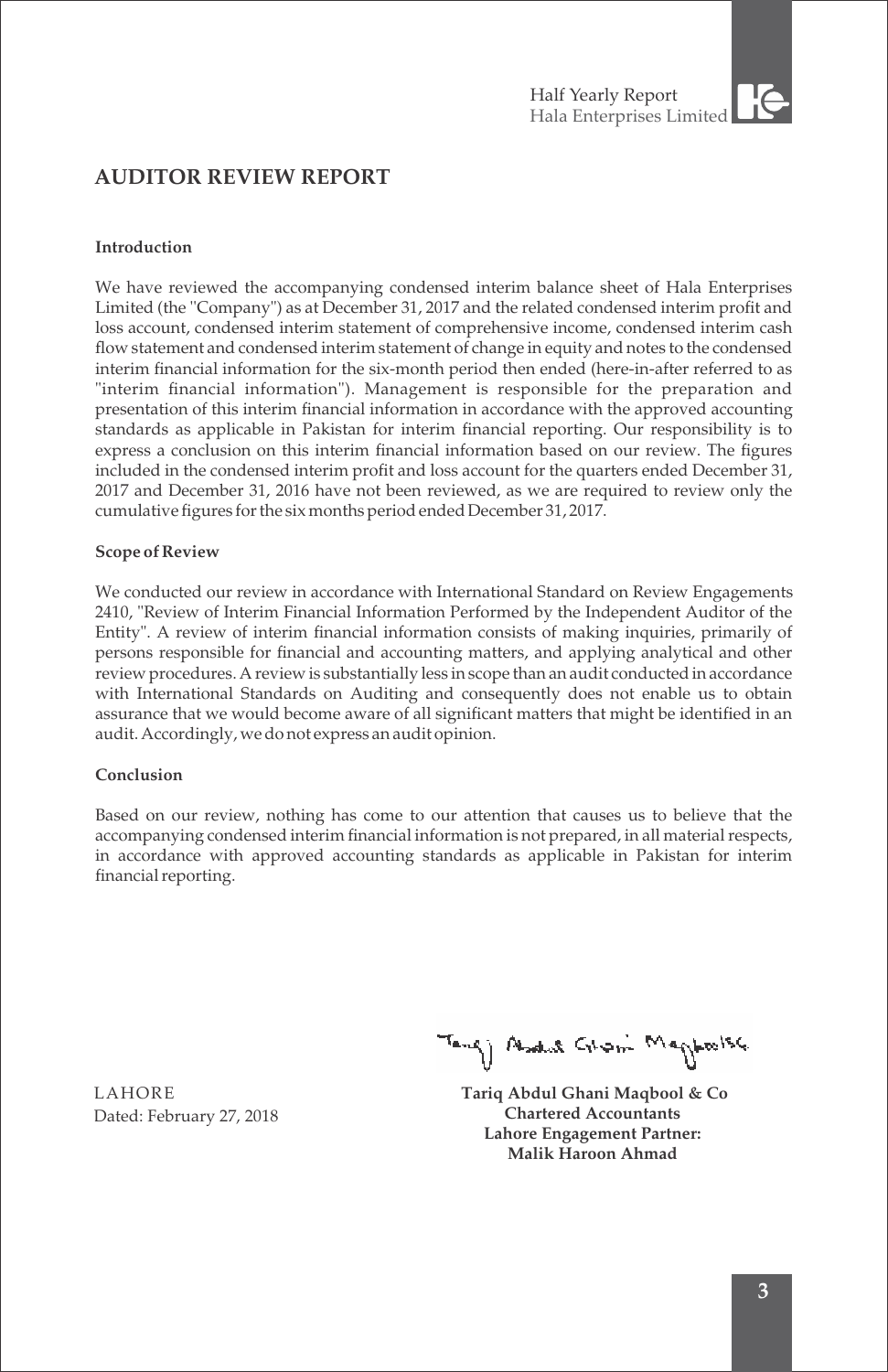

### **CONDENSED INTERIM BALANCE SHEET (UN AUDITED) AS AT DECEMBER 31, 2017**

| <b>CAPITAL AND LIABILITIES</b><br>Share capital and reserves<br>Authorized share capital<br>16,000,000 ordinary shares of Rs. 10 each                                                                                                                                               | 160,000,000<br>68,040,000                                                                     | 160,000,000                                                                                         |
|-------------------------------------------------------------------------------------------------------------------------------------------------------------------------------------------------------------------------------------------------------------------------------------|-----------------------------------------------------------------------------------------------|-----------------------------------------------------------------------------------------------------|
|                                                                                                                                                                                                                                                                                     |                                                                                               |                                                                                                     |
|                                                                                                                                                                                                                                                                                     |                                                                                               |                                                                                                     |
|                                                                                                                                                                                                                                                                                     |                                                                                               |                                                                                                     |
| Issued, subscribed and paid up capital<br>Share deposit money<br><b>Reserves</b><br><b>Accumulated loss</b><br>Surplus on revaluation of property, plant and<br>$\overline{4}$<br>equipment<br><b>Non Current Liabilities</b><br>Deferred liabilities<br><b>Current Liabilities</b> | 61,923,044<br>20,063,982<br>(128, 336, 603)<br>21,690,423<br>81,224,639<br>44,888,881         | 68,040,000<br>61,923,044<br>25,591,623<br>(131, 191, 722)<br>24,362,945<br>82,180,724<br>44,295,050 |
| Trade and other payables<br>Accrued mark up<br>Short term borrowings<br>Due to related parties<br>5<br>Provision for taxation<br>Liabilities directly associated with non-current assets<br>classified as held for sale<br><b>CONTINGENCIES AND COMMITMENTS</b><br>6                | 48,931,596<br>2,447,779<br>91,890,000<br>14,058,658<br>1,640,610<br>158,968,643<br>21,775,000 | 48,576,893<br>3,585,447<br>96,390,000<br>13,835,038<br>2,388,697<br>164,776,075<br>21,775,000       |
|                                                                                                                                                                                                                                                                                     | 328,547,586                                                                                   | 337,389,794                                                                                         |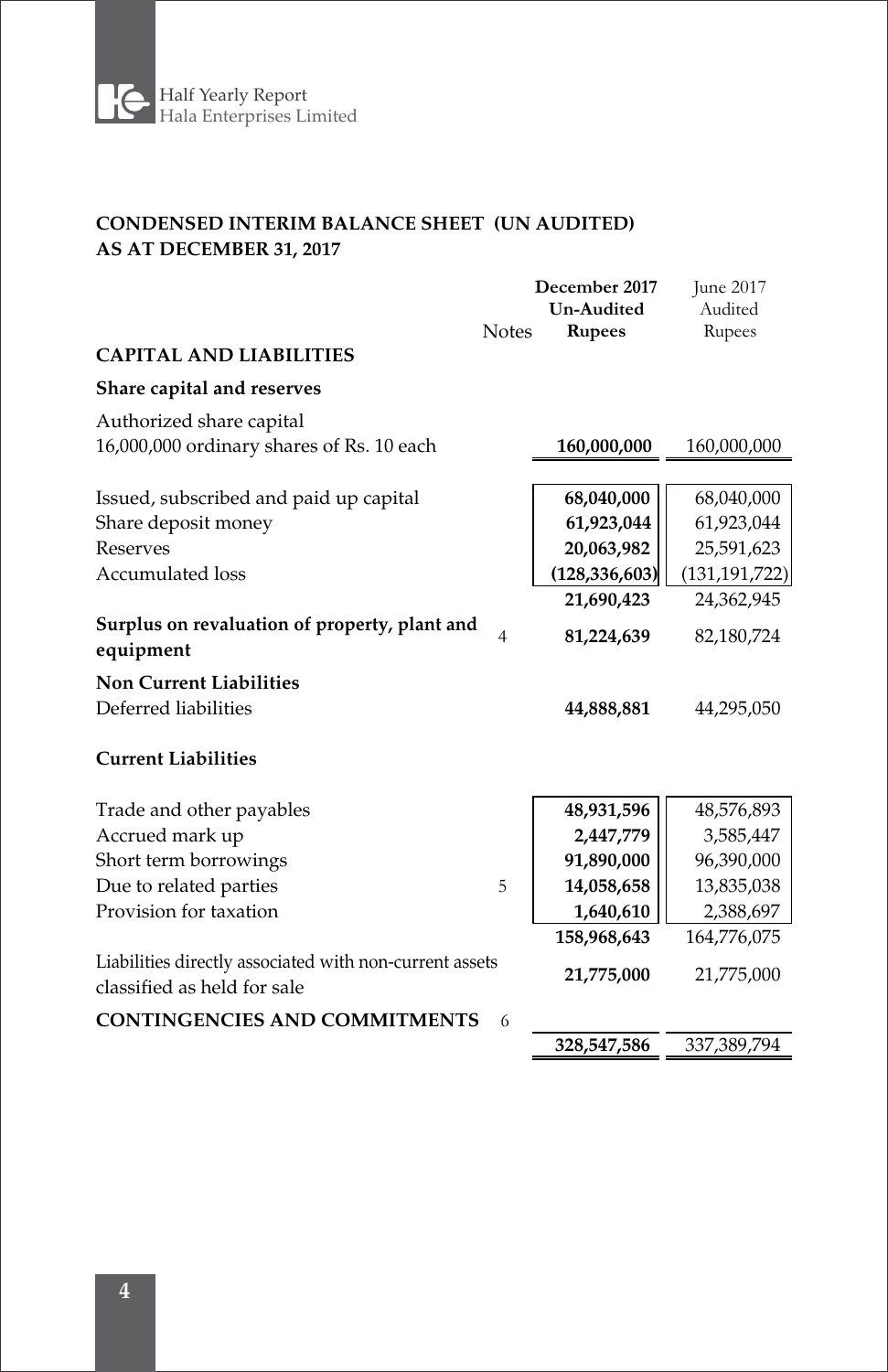### **CONDENSED INTERIM BALANCE SHEET (UN AUDITED) AS AT DECEMBER 31, 2017**

| <b>ASSETS</b>                                            | <b>Notes</b> | December 2017<br>Un-Audited<br><b>Rupees</b> | <b>June 2017</b><br>Audited<br>Rupees |
|----------------------------------------------------------|--------------|----------------------------------------------|---------------------------------------|
| <b>Non Current Assets</b>                                |              |                                              |                                       |
| Property, plant and equipment                            | 7            | 88,561,261                                   | 91,938,309                            |
| Long term investments                                    |              | 11,973,329                                   | 17,500,970                            |
| Long term deposits                                       |              | 4,017,719<br>104,552,309                     | 4,017,719<br>113,456,998              |
|                                                          |              |                                              |                                       |
| <b>Current assets</b>                                    |              |                                              |                                       |
| Stores and spares                                        |              | 8,217,296                                    | 9,167,536                             |
| Stock in trade                                           |              | 91,984,383                                   | 93,135,308                            |
| Trade debts                                              |              | 33,117,448                                   | 36,112,507                            |
| Advances, deposits, prepayments<br>and other receivables |              | 33,863,920                                   | 29,576,412                            |
| Tax refund due from Government                           |              | 17,834,494                                   | 18,229,844                            |
| Due from associates                                      |              | 7,013,266                                    | 6,616,246                             |
| Cash and bank balances                                   |              | 4,143,358                                    | 3,273,831                             |
|                                                          |              | 196,174,165                                  | 196,111,684                           |
| Non current assets classified as held                    | 8            | 27,821,112                                   | 27,821,112                            |
|                                                          |              |                                              |                                       |

for sale

**328,547,586** 337,389,794

l*fuanJakirzy* 

**CHIEF EXECUTIVE OFFICER DIRECTOR**

Abstral Many-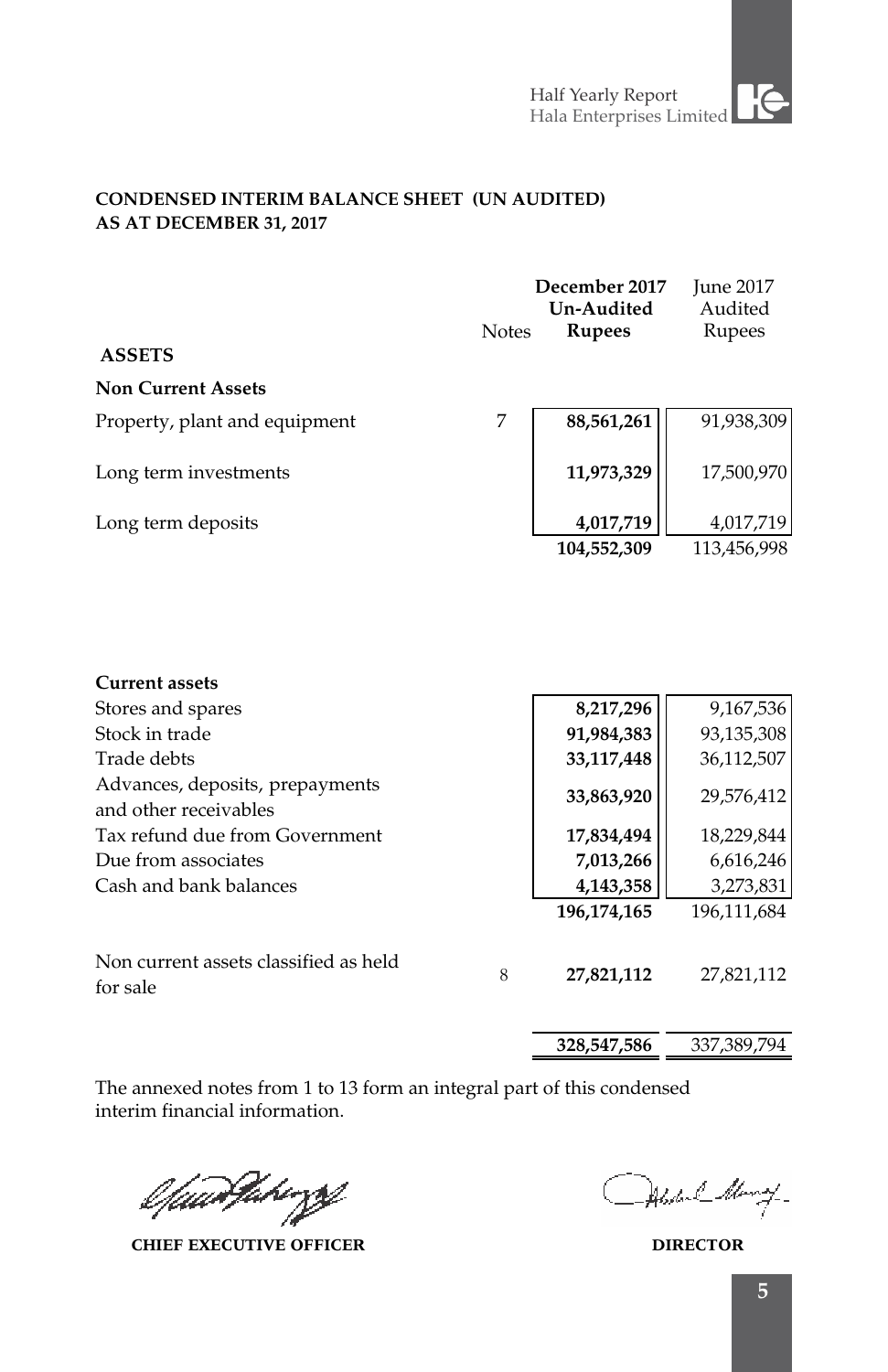

### **CONDENSED INTERIM PROFIT AND LOSS ACCOUNT (UN AUDITED) FOR THE HALF YEAR AND QUARTER ENDED DECEMBER 31, 2017**

|                                                |              | Half Year Ended | Half Year Ended     | <b>Ouarter Ended</b> | <b>Ouarter Ended</b> |
|------------------------------------------------|--------------|-----------------|---------------------|----------------------|----------------------|
|                                                |              | Dec 31, 2017    | Dec 31, 2016        | Dec 31, 2017         | Dec 31, 2016         |
|                                                |              | (Un-audited)    | (Un-audited)        | (Un-audited)         | (Un-audited)         |
|                                                | <b>Notes</b> | Rupees          | Rupees              | Rupees               | Rupees               |
| Revenue                                        | 9            | 160,942,747     | 106,374,128         | 76,198,584           | 51,214,072           |
| Cost of sales                                  |              | (132, 376, 591) | (89,706,284)        | (62, 946, 675)       | (42, 428, 975)       |
| Gross profit                                   |              | 28,566,156      | 16,667,844          | 13,251,909           | 8,785,097            |
| Selling and distribution costs                 |              | 11,564,576      | 7,338,376           | 5,290,221            | 3,459,727            |
| Administrative expenses                        |              | 10,698,920      | 8,755,964           | 5,017,338            | 4,821,452            |
| Other operating expenses                       |              | 239,867         | 559,633             | 146,117              | 478,103              |
|                                                |              | (22,503,363)    | (16,653,973)        | (10, 453, 676)       | (8,759,282)          |
| Operating profit                               |              | 6,062,793       | 13,871              | 2,798,233            | 25,815               |
| Finance cost                                   |              | (3,714,304)     | (2,591,538)         | (1,836,564)          | (1, 555, 627)        |
| Other income                                   |              | 1,191,155       | 1,789,459           | 701,914              | 1,234,459            |
| Profit / (Loss) before taxation                |              | 3,539,644       | (788, 208)          | 1,663,583            | (295, 353)           |
| Taxation                                       |              | (1,640,610)     | (1,040,194)         | (814, 319)           | (502,083)            |
| Profit / (Loss) for the year befor disposal of |              |                 |                     |                      |                      |
| "Asset held for sale"                          |              | 1,899,034       | (1,828,402)         | 849,264              | (797, 436)           |
| Gain on disposal of asset                      |              |                 |                     |                      |                      |
| Net Profit / (Loss) for the year               |              | 1,899,034       | (1,828,402)         | 849,264              | (797, 436)           |
| Earning per share - Basic                      |              | 0.28            | (0.27)              | 0.12                 | (0.12)               |
| Earning per share - Diluted                    |              | 0.15            | $(0.\overline{14})$ | 0.07                 | (0.06)               |
|                                                |              |                 |                     |                      |                      |

The annexed notes from 1 to 13 form an integral part of this condensed interim financial information.

l fuurthehiyof

**CHIEF EXECUTIVE OFFICER DIRECTOR**

Abstral Many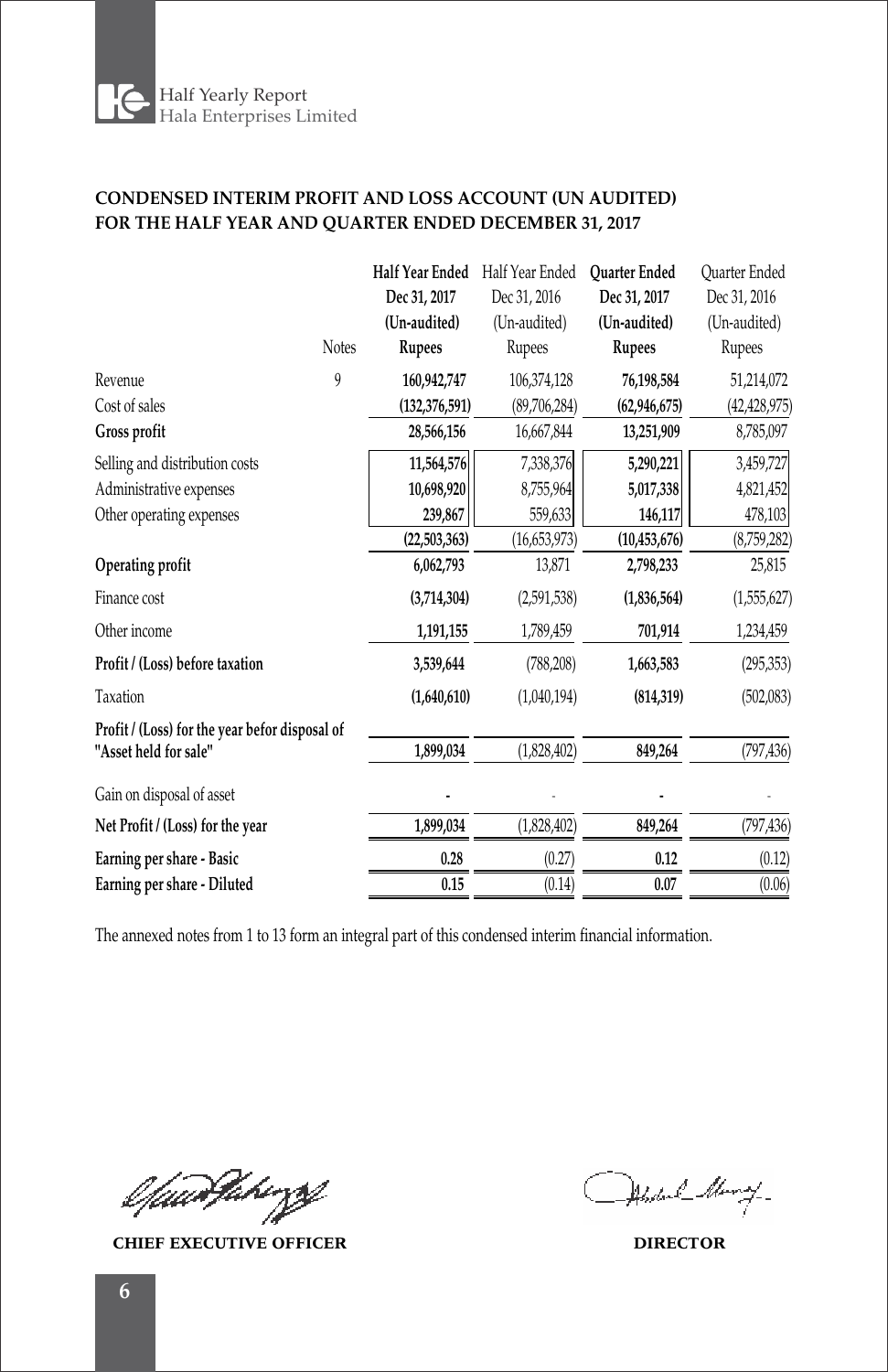### **CONDENSED INTERIM STATEMENT OF COMPREHENSIVE INCOME FOR THE HALF YEAR & QUARTER ENDED DECEMBER 31, 2017 (UN AUDITED)**

|                                                                                                                   | Half Year Ended           |             | <b>Ouarter Ended</b>      |             |
|-------------------------------------------------------------------------------------------------------------------|---------------------------|-------------|---------------------------|-------------|
|                                                                                                                   | Dec.31, 2017 Dec.31, 2016 |             | Dec.31, 2017 Dec.31, 2016 |             |
|                                                                                                                   | Rupees                    | Rupees      | Rupees                    | Rupees      |
| Net Profit / (Loss) after taxation for the period                                                                 | 1,899,034                 | (1,828,402) | 849,264                   | (797, 436)  |
| Other comprehensive income / (loss)                                                                               |                           |             |                           |             |
| Items that will not be reclassified to profit and loss                                                            |                           |             |                           |             |
| Unrecognised acturial gain / (loss) due to experience adjustment on<br>remeasurement of staff retirement benefits |                           |             |                           |             |
| Items that may be reclassified subsequently to profit and loss                                                    |                           |             |                           |             |
| Surplus / (deficit) on re-measurement of investment<br>available for sale                                         | (5,527,641)               | 3,170,231   | (273, 368)                | (273,368)   |
| Total comprehensive income / (loss) for the period                                                                | (3,628,607)               | 1,341,829   | 575,896                   | (1,070,804) |

l*fuarfake*zzt

**CHIEF EXECUTIVE OFFICER DIRECTOR**

Abstral Many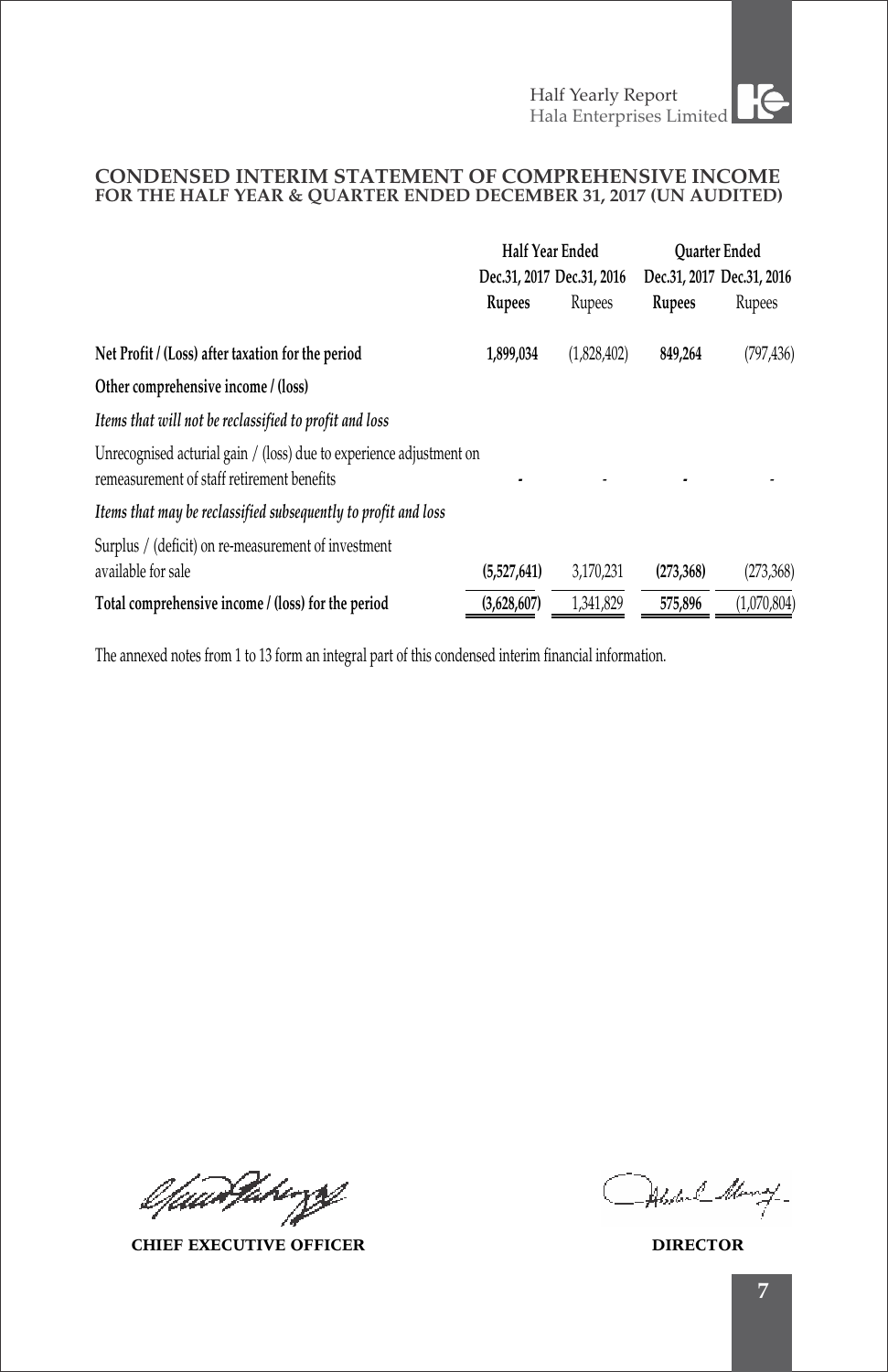

### **CONDENSED INTERIM CASH FLOW STATEMENT (UN-AUDITED) FOR THE HALF YEAR ENDED DECEMBER 31, 2017**

|                                                                                        | Half year ended Half year ended |                   |
|----------------------------------------------------------------------------------------|---------------------------------|-------------------|
|                                                                                        | Dec. 31,2017                    | Dec. 31,2016      |
|                                                                                        | (Un-Audited)                    | (Un-Audited)      |
|                                                                                        | <b>Rupees</b>                   | Rupees            |
| CASH FLOW FROM OPERATING ACTIVITIES                                                    |                                 |                   |
| Loss before taxation                                                                   | 3,539,644                       | (788, 208)        |
| Adjustments for:                                                                       |                                 |                   |
| Depreciation                                                                           | 2,357,178                       | 1,763,922         |
| Provision for gratuity                                                                 | 2,731,876                       | 2,305,833         |
| Dividend income                                                                        | (207, 884)                      | (363,797)         |
| Exchange loss                                                                          | 89,867                          | 409,633           |
| Gain on disposal of property, plant and equipment                                      | (180, 130)                      | (371, 801)        |
| Finance cost                                                                           | 3,714,304                       | 2,591,538         |
|                                                                                        | 8,505,211                       | 6,335,328         |
| Operating profit before working capital changes                                        | 12,044,855                      | 5,547,120         |
| (Increase) / decrease in current assets                                                |                                 |                   |
| Stores and spares                                                                      | 950,240                         | (61, 199)         |
| Stock in trade                                                                         | 1,150,925                       | (679, 425)        |
| Trade debtors                                                                          | 2,905,192                       | 5,531,547         |
| Advances, deposits, prepayments and other receivables                                  | (4,287,508)                     | (4,868,156)       |
| Tax refund due from Government                                                         | (255, 804)                      | 1,385,455         |
| Due from associated undertakings                                                       | (397, 020)                      | (3,038,189)       |
| (Decrease)/ increase in current liabilities                                            |                                 |                   |
| Due to directors and associated undertakings                                           | 223,620                         | 10,958,949        |
| Trade and other payables                                                               | 354,703                         | (3,245,475)       |
|                                                                                        | 644,348                         | 5,983,507         |
| Cash generated from operations                                                         | 12,689,203                      | 11,530,627        |
| Income tax paid                                                                        | (1,737,543)                     | (1,414,103)       |
| Finance cost paid                                                                      | (4,851,972)                     | (6, 195, 186)     |
| Gratuity paid                                                                          | (2, 138, 045)                   | (2,538,066)       |
|                                                                                        | (8,727,560)                     | (10, 147, 355)    |
| Net cash generated from operating activities                                           | 3,961,643                       | 1,383,272         |
| <b>CASH FLOW FROM INVESTING ACTIVITIES</b>                                             |                                 |                   |
| Sale proceed from property, plant and equipment                                        | 1,660,000                       | 570,000           |
| Capital expenditure on property, plant and equipment                                   | (460,000)                       |                   |
| Dividend received                                                                      | 207,884                         | 363,797           |
| Net cash generated from investing activities                                           | 1,407,884                       | 933,797           |
| <b>CASH FLOW FROM FINANCING ACTIVITIES</b>                                             |                                 |                   |
| Long term loan from directors and associated undertakings                              |                                 |                   |
| Payment of short term borrowings                                                       | (4,500,000)                     | (1,580,000)       |
| Net cash used in financing activities                                                  |                                 |                   |
|                                                                                        | (4,500,000)                     | (1,580,000)       |
| Net increase in cash and cash equivalents                                              | 869,527                         | 737,069           |
| Cash and cash equivalents at the beginning of year                                     | 3,273,831                       | 2,994,728         |
| Cash and cash equivalents at the end of year                                           | 4,143,358                       | 3,731,797         |
| COL.<br>$1.11 \times 1.1.01 \times 1.01.01$ and $1.10 \times 1.1.01.01 \times 1.01.01$ |                                 | 1.1<br>$\epsilon$ |

l füürtlikingsf

**CHIEF EXECUTIVE OFFICER DIRECTOR**

Alexand Many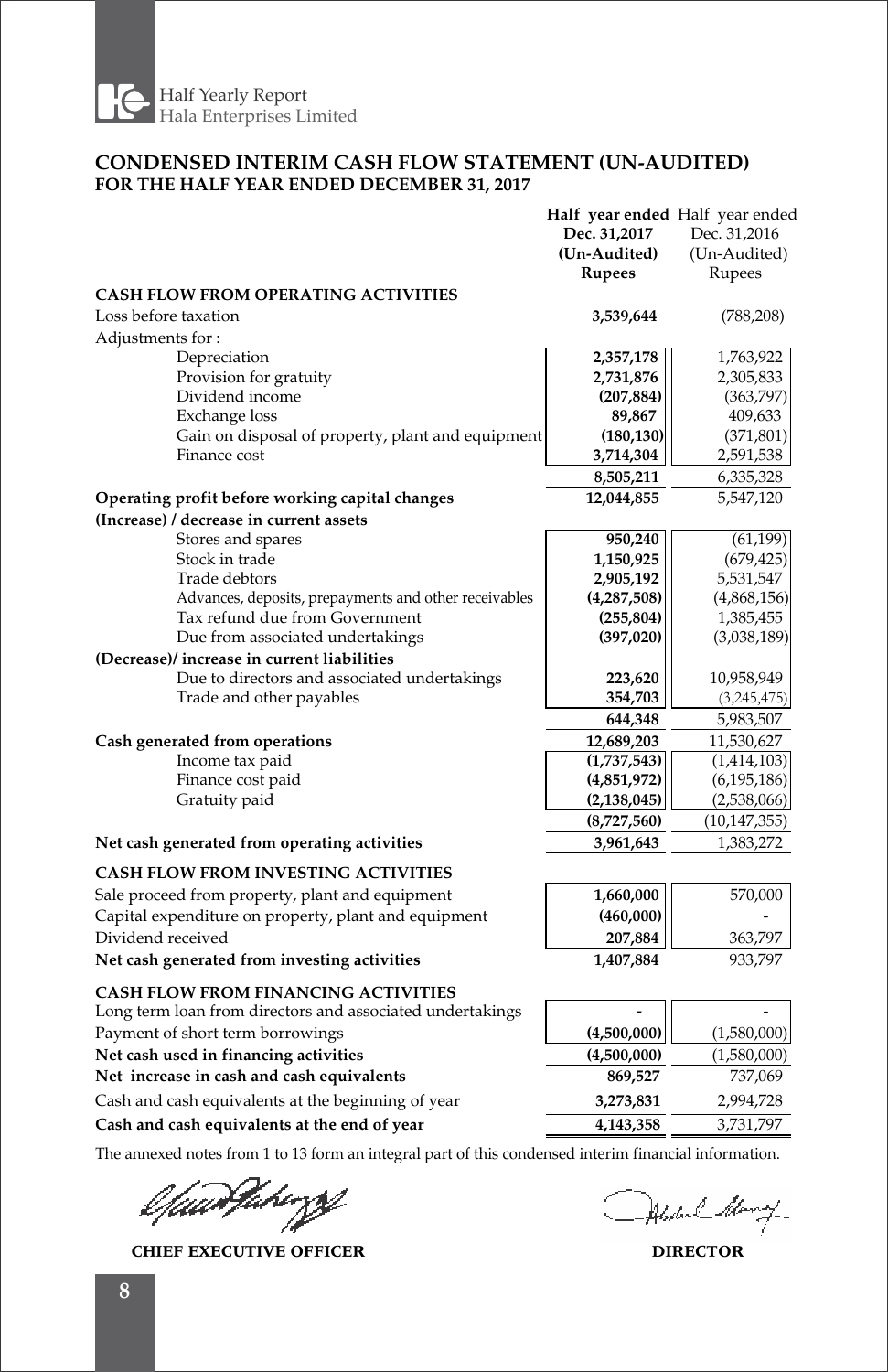

## **CONDENSED INTERIM STATEMENT OF CHANGES IN EQUITY (UN-AUDITED) FOR THE HALF YEAR ENDED DECEMBER 31, 2017**

|                                                                             | <b>Reserves</b><br>Share |                      |                    |                                             |                    |             |                                     |                             |
|-----------------------------------------------------------------------------|--------------------------|----------------------|--------------------|---------------------------------------------|--------------------|-------------|-------------------------------------|-----------------------------|
| Particulars                                                                 | Share<br>Capital         | Deposit<br>Money     | Capital<br>Reserve | Investment<br><b>Revaluation</b><br>Reserve | Revenue<br>Reserve | Total       | Accumulated<br>Loss                 | Total                       |
| Balance as at July 1, 2016 (Audited)                                        | 68,040,000               | 61,923,044 2,274,287 |                    | 13,408,393 7,000,000                        |                    | 22,682,680  | $(134,549,853)$ 18,095,871          |                             |
| Net loss for the period ended December 31, 2016                             |                          |                      |                    |                                             |                    |             |                                     | $(1,828,402)$ $(1,828,402)$ |
| Other comprehensivincome for the periodended                                |                          |                      |                    |                                             |                    |             |                                     |                             |
| December 31, 2016                                                           |                          |                      |                    | 3,170,231                                   |                    | 3.170.231   |                                     | 3,170,231                   |
| Transferfrom surpluson revaluation of property,                             |                          |                      |                    |                                             |                    |             |                                     |                             |
| plant and equipmentin respect of incremental                                |                          |                      |                    |                                             |                    |             |                                     |                             |
| depreciation charged in current period.                                     |                          |                      |                    |                                             |                    |             | 701.823                             | 701,823                     |
| Transferfrom surpluson revaluation of property,                             |                          |                      |                    |                                             |                    |             |                                     |                             |
| plant and equipment n disposalof land held for                              |                          |                      |                    |                                             |                    |             |                                     |                             |
| disposal.                                                                   |                          |                      |                    |                                             |                    |             |                                     |                             |
| Balance as at December 31, 2016 (Unaudited)                                 | 68,040,000               | 61,923,044 2,274,287 |                    | 16,578,624 7,000,000                        |                    |             | 25,852,911 (135,676,432) 20,139,523 |                             |
| Balance as at July 1, 2017 (Audited)                                        | 68,040,000               | 61,923,044 2,274,287 |                    | 16,317,336 7,000,000                        |                    | 25,591,623  | (131, 191, 722) 24, 362, 945        |                             |
| Net profit for the half year ended December 31, 2017                        |                          |                      |                    |                                             |                    |             |                                     | 1,899,034 1,899,034         |
| Other comprehensive income for the half year ended                          |                          |                      |                    |                                             |                    |             |                                     |                             |
| December 31, 2017                                                           |                          |                      |                    | (5.527.641)                                 |                    | (5.527.641) |                                     | (5,527,641)                 |
| Transferfrom surpluson revaluation of property,                             |                          |                      |                    |                                             |                    |             |                                     |                             |
| plant and equipmentin respect of incremental                                |                          |                      |                    |                                             |                    |             |                                     |                             |
| depreciation charged in current period.                                     |                          |                      |                    |                                             |                    |             | 630,172                             | 630,172                     |
| Transferfrom surpluson revaluation of property,                             |                          |                      |                    |                                             |                    |             |                                     |                             |
| plant and equipmenton disposal of plant and                                 |                          |                      |                    |                                             |                    |             |                                     |                             |
| machinery.                                                                  |                          |                      |                    |                                             |                    |             | 325,913                             | 325,913                     |
| Balance as at December 31, 2017 (Unaudited) 68,040,000 61,923,044 2,274,287 |                          |                      |                    | 10,789,695 7,000,000                        |                    |             | 20,063,982 (128,336,603) 21,690,423 |                             |

l*fawdfahr*ysf

**CHIEF EXECUTIVE OFFICER DIRECTOR**

Abstral Alanay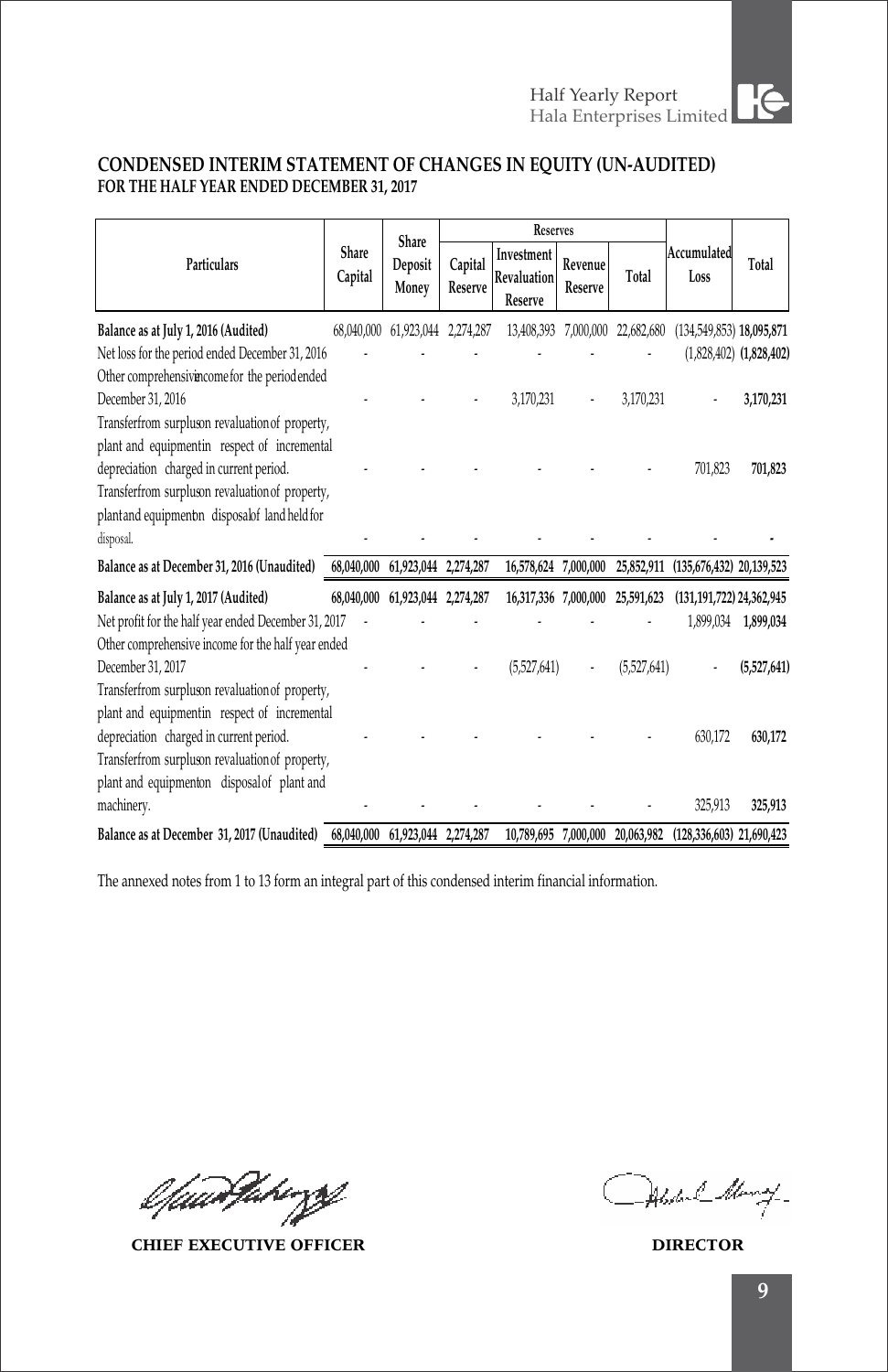

### **NOTES TO THE CONDENSED INTERIM FINANCIAL INFORMATION (UNAUDITED) FOR THE HALF YEAR ENDED DECEMBER 31,2017**

#### **Note 1**

#### **The Company and its Operations**

The Company was incorporated in Pakistan as a Private Limited Company and was subsequently converted into a Public Limited Company. The registered office of the Company is located at 17.5 KM Sheikhupura Road, Lahore. Its shares are listed on Pakistan Stock Exchange. The Company is primarily engaged in manufacturing and sale of terry towels, kitchen towels and terry cloth.

#### **Note 2**

#### **Basis of Preparation**

- **2.1** On May 30, 2017 the Companies Act, 2017 (the Act) was enacted which replaced and repealed the Companies Ordinance, 1984 (the repealed ordinance). However, the Securities and Exchange of Pakistan(SECP) through its Circular No. 23 of 2017 dated October 04, 2017 and The Institute of CharteredAccountants of Pakistan (ICAP) through its Circular No. 17 of 2017, dated October 06, 2017 have advised theCompanies shall prepare their financial statements for financial period ending on or before December 31, 2017 in accordance with the provisions of the repealed Companies Ordinance 1984.
- **2.2** This condensed interim financial information of the Company for the six months period ended December 31, 2017 is unaudited and has been prepared in accordance with the requirements of the International Accounting Standard - 34: "Interim Financial Reporting" and provisions of and directives issued under the Companies Ordinance, 1984. In case where the requirements differ, the provisions of or directives issued under the Companies Ordinance, 1984 have been followed.
- **2.3** This condensed interim financial information has, however, been subjected to limited scope review by the statutory auditors of the Company, as required by the Code of Corporate Governance and is being submitted to the shareholders as required under Section 237 of the Companies Act, 2017.
- **2.4** The comparative condensed interim profit and loss account and condensed interim statement of comprehensive income and notes, thereto, for the quarters ended December 31, 2017 and 2016 are also included in this condensed interim financial information, which were not subject to review.
- **2.5** This condensed interim financial information does not include all the information and disclosures required forfull financial statements, and should be read in conjunction with the company's audited annual financial Statements for the year ended June 30, 2017.
- **2.6** This condensed interim financial information has been presented in Pak Rupees, which is the functional and presentation currency of the Company.

#### **Note 3**

**Note 4**

#### **Accounting Policies**

Accounting policies and methods of computation of this condensed interim financial information is the same as those followed in the preparation of annual financial statements for the preceding financial year ended on June 30, 2017.

| 14 UW I<br>Surplus on Revaluation of Property, Plant and Equipment | Dec 31,2017<br>(Un-audited) | June 30,2017<br>(Audited) |
|--------------------------------------------------------------------|-----------------------------|---------------------------|
|                                                                    | <b>Rupees</b>               | Rupees                    |
| Land - freehold                                                    | 63,598,480                  | 63,598,480                |
| Building                                                           | 11,732,846                  | 12,350,364                |
| Plant and machinery                                                | 6,825,063                   | 7,834,243                 |
| Fittings and installations                                         | 24,335                      | 27,039                    |
|                                                                    | 82,180,724                  | 83,810,126                |
| Surplus realized on disposal of land                               | (325, 913)                  | (214, 468)                |
| Incremental depreciation charged on revalued property,             |                             |                           |
| plant and equipment during the period / year transferred           | (630, 172)                  | (1,414,934)               |
|                                                                    | 81,224,639                  | 82,180,724                |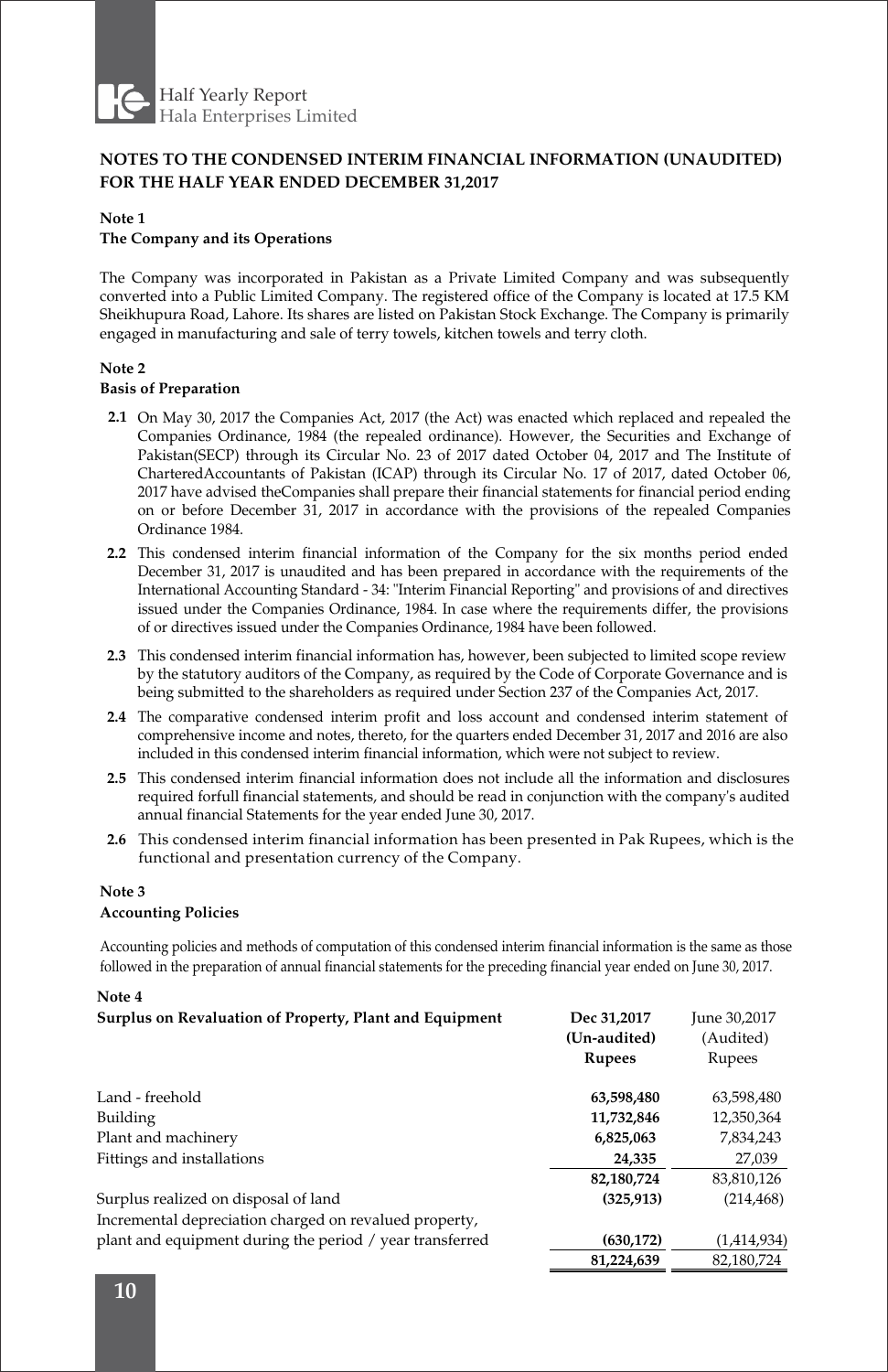#### **Note 5**

#### **Due to related parties**

It includes interest free loan from the directors of the company amounting Rs. 12,101,542. Repayment of loan is on the discretion of directors. No term of repayment is defined in contract.

#### **Note 6 Contingencies and Commitments**

There is no material change in the status of contingencies and commitments as reported in the annual financial statements for the preceding year ended June 30, 2017.

#### **Note 7**

| Property, Plant and Equipment                             | Dec 31,2017<br>(Un-audited) | June 30,2017<br>(Audited) |
|-----------------------------------------------------------|-----------------------------|---------------------------|
|                                                           | <b>Rupees</b>               | Rupees                    |
| Opening written down value                                | 91,938,309                  | 102,992,790               |
| Additions during the period / year (at cost)              | 460,000                     | 14,394,207                |
|                                                           | 92,398,309                  | 117,386,997               |
| Transferred to assets under held for disposal             |                             | (21, 105, 000)            |
| Disposal during the period / year (at written down value) | (1,479,870)                 | (857, 854)                |
|                                                           | 90,918,439                  | 95,424,143                |
| Depreciation charged for the period / year                | (2,357,178)                 | (3,485,834)               |
|                                                           | 88,561,261                  | 91,938,309                |
| Note 8                                                    |                             |                           |
| Non Current Assets Classified As Held For Sale            |                             |                           |

### Non current assets classified as held for sale 8.1 **27,821,112** 27,821,112

**8.1** The Company is in the process of disposal of land held for sale.

### **Note 9**

| Revenue       | <b>Half Year Ended</b>        |                        |                               | <b>Ouarter Ended</b>   |
|---------------|-------------------------------|------------------------|-------------------------------|------------------------|
|               | Dec 31,2017                   | Dec 31, 2016           | Dec 31,2017                   | Dec 31, 2016           |
|               | (Un-audited)<br><b>Rupees</b> | (Un-audited)<br>Rupees | (Un-audited)<br><b>Rupees</b> | (Un-audited)<br>Rupees |
| Export        | 151, 137, 915                 | 101,001,462            | 70,267,719                    | 48,882,266             |
| Local         | 3,954,673                     | 4,745,061              | 2,750,049                     | 2,555,292              |
|               | 155,092,588                   | 105,746,523            | 73,017,768                    | 51,437,558             |
| Duty drawback | 4,534,137                     |                        |                               |                        |
| Export rebate | 1,435,810                     | 757.511                | 757,511                       | 757,511                |
|               | 161,062,536                   | 106,504,034            | 73,775,279                    | 52,195,069             |
| Sale tax      | (119,789)                     | (129,906)              | (39, 545)                     | (91,600)               |
|               | 160,942,747                   | 106.374.128            | 73,735,734                    | 52,103,469             |

#### **Note 10**

#### **Transactions with Related Parties**

 Related parties comprise associated undertakings, related group companies, directors and key management personnel. Transactions with related parties and associated undertakings, other than remuneration and benefits to key management personnel under the terms of their employment are as follows: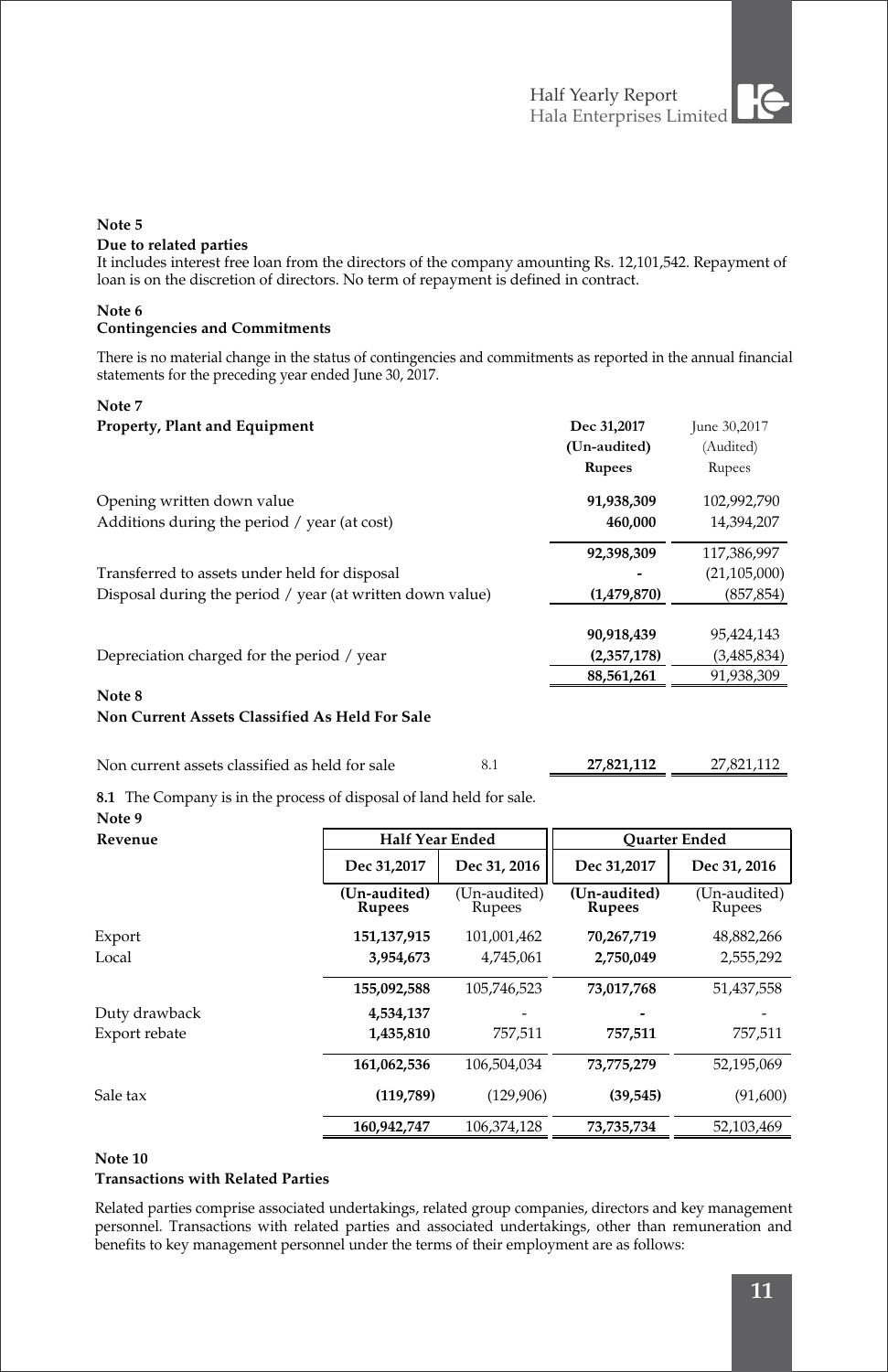E Half Yearly Report Hala Enterprises Limited

|                                                |        |                                                                                                                                                                                                                                                             | Half Year Ended Half Year Ended<br>Dec 31,2017<br>(Un-audited)                                 | Dec 31, 2016<br>(Un-audited)                                                             |
|------------------------------------------------|--------|-------------------------------------------------------------------------------------------------------------------------------------------------------------------------------------------------------------------------------------------------------------|------------------------------------------------------------------------------------------------|------------------------------------------------------------------------------------------|
| Related party                                  |        | RelationshipNature of transaction                                                                                                                                                                                                                           | Rupees                                                                                         | Rupees                                                                                   |
| <b>Premier Garments</b><br>Limited             |        | Associated Interest charged<br>company Payments made for expenses<br>Funds received<br>Expenses charged to Associate<br>Lease rental charged by Associate                                                                                                   | 136,083<br>(1,050,000)<br>(18,270)<br>600,000                                                  | 187,960<br>(3,299,257)<br>872,000<br>1,200,000                                           |
| Punjab Oil Mills<br>Limited                    |        | Associated Interest charged<br>company Payments made<br>Expenses charged to Associate<br>Expenses charged by Associate                                                                                                                                      | 21,785<br>(1,052,067)<br>(116, 515)<br>1,358,930                                               | 27,788<br>(708, 514)<br>98,200<br>933,844                                                |
| (Private) Limited                              |        | Tee Jay Corporation Associated Rendering of services<br>company Lease rental income<br>Interest charged to Associate<br>Payments made for expenses<br>Funds received<br>Expenses incurred for Associate<br>Balance transferred<br>Creditors / Debtors - net | 675,112<br>540,000<br>263,141<br>6,648,599<br>(8, 493, 242)<br>۰<br>(1, 132, 949)<br>1,896,359 | 2,022,000<br>510,000<br>543,861<br>7,967,599<br>(10,822,086)<br>8,735,804<br>(5,918,689) |
| Directors                                      | person | Associated Payments made<br>Funds received                                                                                                                                                                                                                  | (2, 119, 983)<br>1,618,441                                                                     | (1,178,442)<br>13,021,769                                                                |
| Outstanding Balance at the period / year ended |        |                                                                                                                                                                                                                                                             | Dec 31,2017<br>(Un-audited)<br>Rupees                                                          | June 30,2017<br>(Audited)<br>Rupees                                                      |
| Premier Garments Limited                       |        | Due to associated company                                                                                                                                                                                                                                   | 1,802,230                                                                                      | 2,134,000                                                                                |
| Punjab Oil Mills Limited                       |        | Due to associated company                                                                                                                                                                                                                                   | 312,754                                                                                        | 101,000                                                                                  |
| Tee Jay Corporation (Pvt.) Limited             |        | Due from associated company<br>Interest receivable<br>Share deposit money                                                                                                                                                                                   | 5,969,182<br>1,044,084<br>8,000,000                                                            | 6,616,000<br>8,000,000                                                                   |
| Directors                                      |        | Share deposit money<br>Accrued mark up<br>Due to related parties-directors<br>Advance against salary<br>Dividend payable                                                                                                                                    | 53,923,044<br>157,868<br>12,101,542<br>200,000<br>541,012                                      | 53,923,044<br>1,132,949<br>200,000<br>541,012                                            |

#### **Note 11 Segment Information**

For management purposes, the activities of the Company are recognized into one operating segment, i.e. manufacturing and sales of towel. The Company operates in the said reportable operating segment based on the nature of the product, risk and return, organizational and management structure and internal financial reporting systems. Accordingly, the figures reported in this condensed interim financial information relate to the Company's only one reportable segment. Company-wide disclosures regarding the reportable segments are as follows: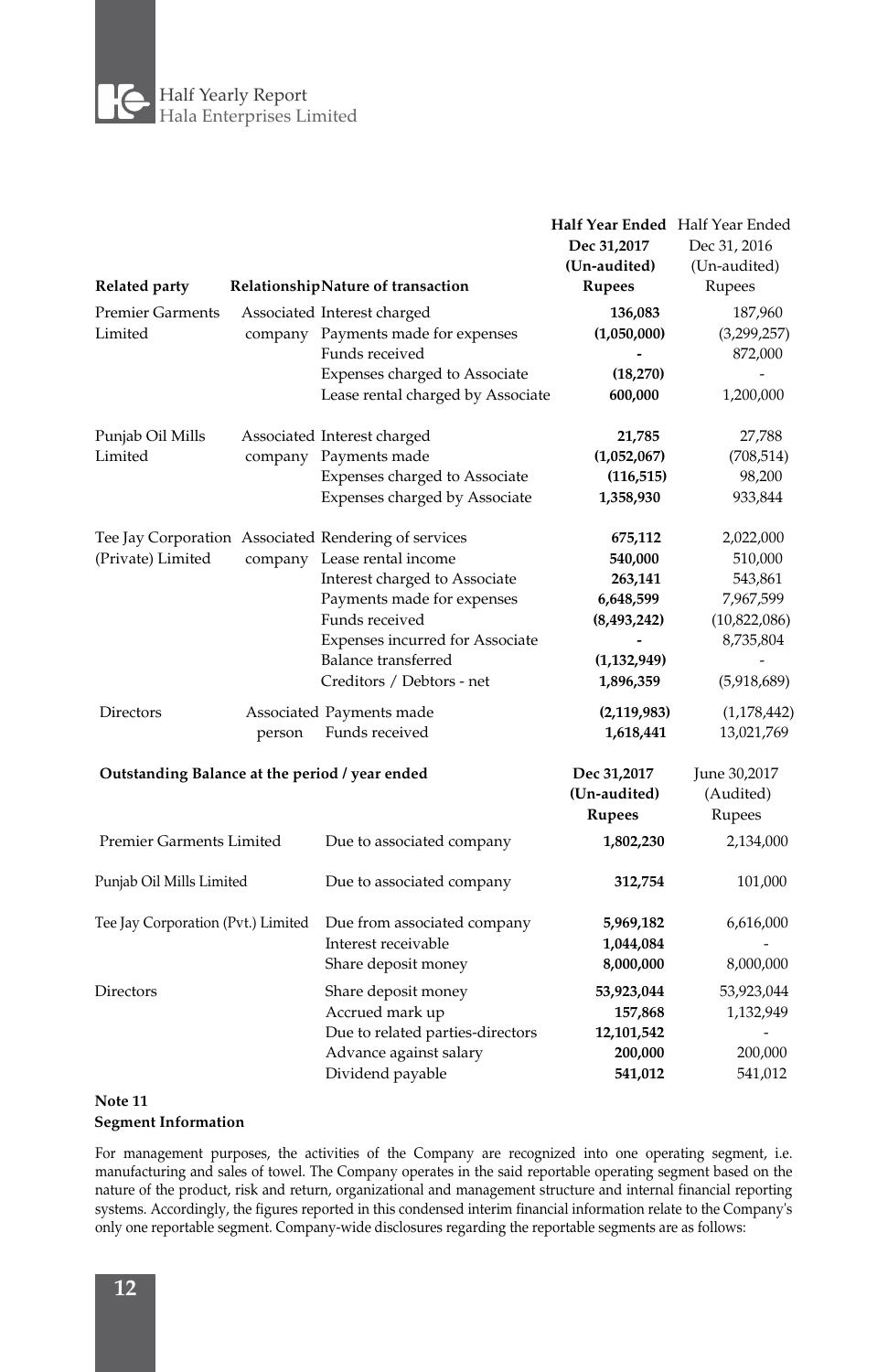|                                                                  | Dec 31,2017<br>(Un-audited)<br>Percentage | June 30,2017<br>(Audited)<br>Percentage |
|------------------------------------------------------------------|-------------------------------------------|-----------------------------------------|
| Information about products:                                      |                                           |                                         |
| - Terry towel                                                    | 94.15%                                    | 91.44%                                  |
| Major customers:                                                 |                                           |                                         |
| - 3 customers (2017: 4 customers)                                | 60.03%                                    | 60.73%                                  |
| Revenue from external customers attributed to foreign countries  | 97.45%                                    | 96.00%                                  |
| All non-current assets of the Company are located in Pakistan as |                                           |                                         |

All non-current assets of the Company are located in Pakistan as at the reporting date.

### **Note 12**

#### **Authorization of Interim Financial Information**

This condensed interim financial information (un-audited) is authorized for issuance on February 27, 2018 by the Board of Directors of the Company.

#### **Note 13 General**

Corresponding figures are re-arranged / re-classified, wherever necessary, to facilitate comparison. No material reclassifications have been made in this condensed interim financial information (un-audited).

l fuur Paragg

**CHIEF EXECUTIVE OFFICER DIRECTOR**

Abstral Many